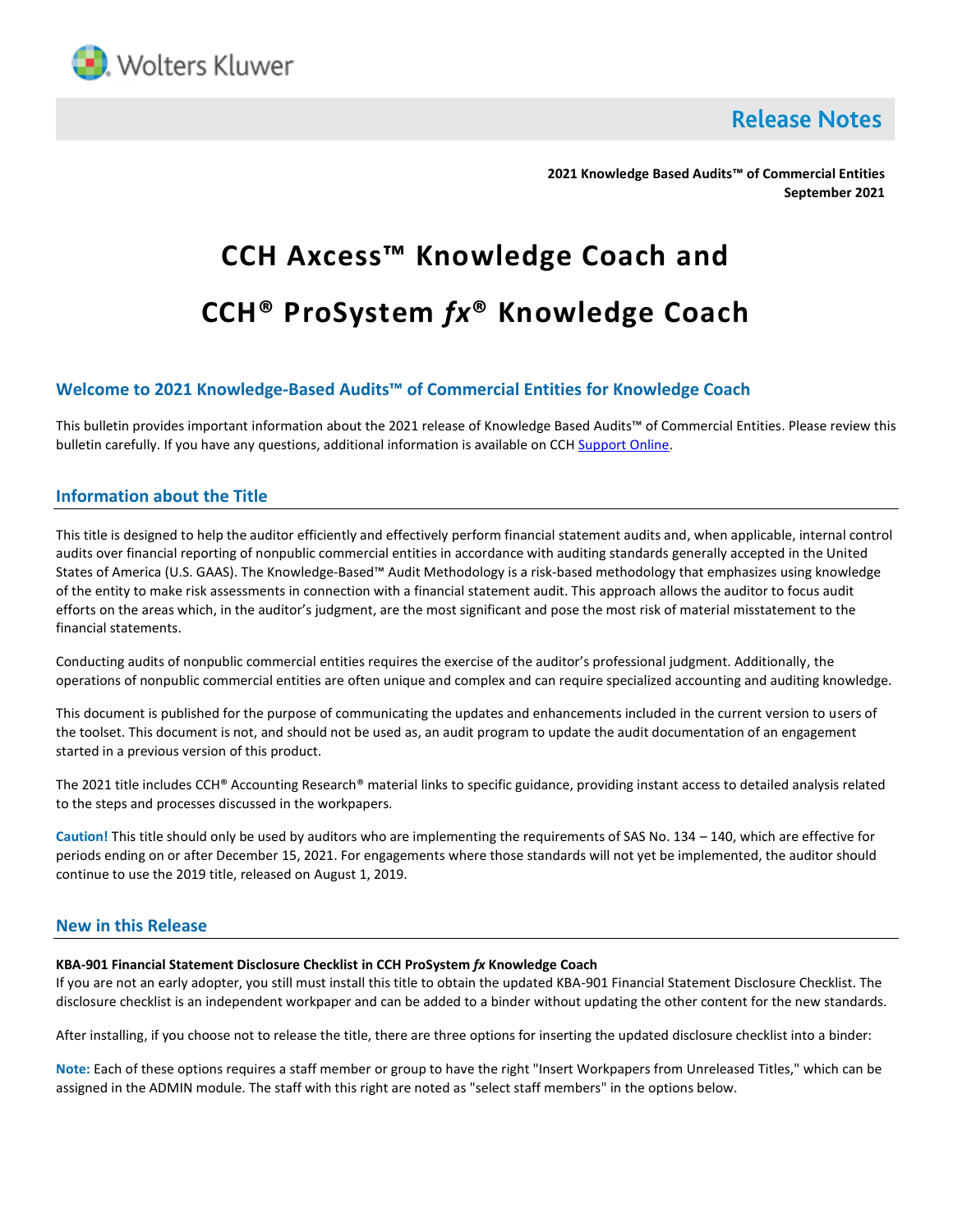- Select staff members can insert the updated checklist and delete the existing checklist from the binder. The new checklist will not include any of the prior responses. However, the user can refer to the checklist in the prior year binder and copy/paste any relevant information.
- Select staff members can use the Update Knowledge Coach Content feature to update to the 2021 checklist. To do this, first check in all workpapers except KBA-901 Financial Statement Disclosures Checklists to avoid accidentally updating other workpapers. Then, right-click on KBA-901 in the binder and select **Update Knowledge Coach Content > Update Selected Knowledge Coach Workpapers** to update only the disclosure checklist to the 2021 version. This option retains responses from the prior year other than the tailoring questions (table of contents).

**Note**: If other forms are accidently updated, the changes cannot be undone.

• Select staff members can create a binder template with just the updated disclosure checklist. Then, other staff members can copy and paste the disclosure checklist from the template into the client engagement binders. The new checklist will not include any of the prior responses. However, the user can refer to the checklist in the prior year binder and copy/paste any relevant information.

#### **2021 Edition of Knowledge-Based Audits of Commercial Entities**

This edition features numerous enhancements, including:

- Adding a new risk type option, "Other," in the risk pane for documenting risks that do not qualify as fraud or significant.
- Updating the "Debt" audit area to "Debt and Lease Obligations."
- Adding a new column, "Describe Any Compensated Control(s) that Limit the Severity of the Deficiency," in KBA-103 Evaluating and Communicating Internal Control Deficiencies. The auditor can now describe compensating controls related to deficiencies in KBA-103 instead of other workpapers. Also, there is no diagnostic on this column, as describing the compensating controls is not required.
- Removing columns in KBA-400 Scoping and Mapping of Significant Account Balances, Classes of Transactions, and Disclosures related to "Compensating Controls," as this is now documented in KBA-103.
- Rearranging columns in KBA-400 Table 1: Scoping and Mapping table for improved workflow.
- Removing columns in KBA-401 Understanding Entity-Level Controls and KBA-402 Understanding General Controls for Information Technology related to "Compensating Controls," as this is now documented in KBA-103.
- Removing columns in KBA-40X Understanding Activity-Level Controls series related to "Compensating Controls;" also, adding a new column, "Identify Any Complementary Control(s) Necessary to Meet the Control Objective," to improve workflow.
- Adding a new step, "Significant Accounting Estimates," to many audit programs.
- Adding many new Practice Points; see KCO-001 regarding SAS 142 and SAS 143.
- Enhancing instructions and procedures throughout the toolset to improve the workflow.

# **CCH® ProSystem** *fx***® Engagement 2020 Compatibility**

This title can be installed on Engagement v2020 by first installing the Engagement v2020.2.4 Update. The latest update can be downloaded via CCH Software Delivery Manager. This update allows you to use the 2021 content without installing Engagement v2020 until your firm plans to update.

## **CCH Axcess Knowledge Coach Instructions and Information**

No installation is necessary. Once released, the title will be available for use after login. See the help topic Updating Industry Content to [the Latest Version](https://knowledgecoach.cchaxcess.com/Knowledge-Coach/Content/Engagements/Eng-Update-content.htm) for instructions about applying the updated title.